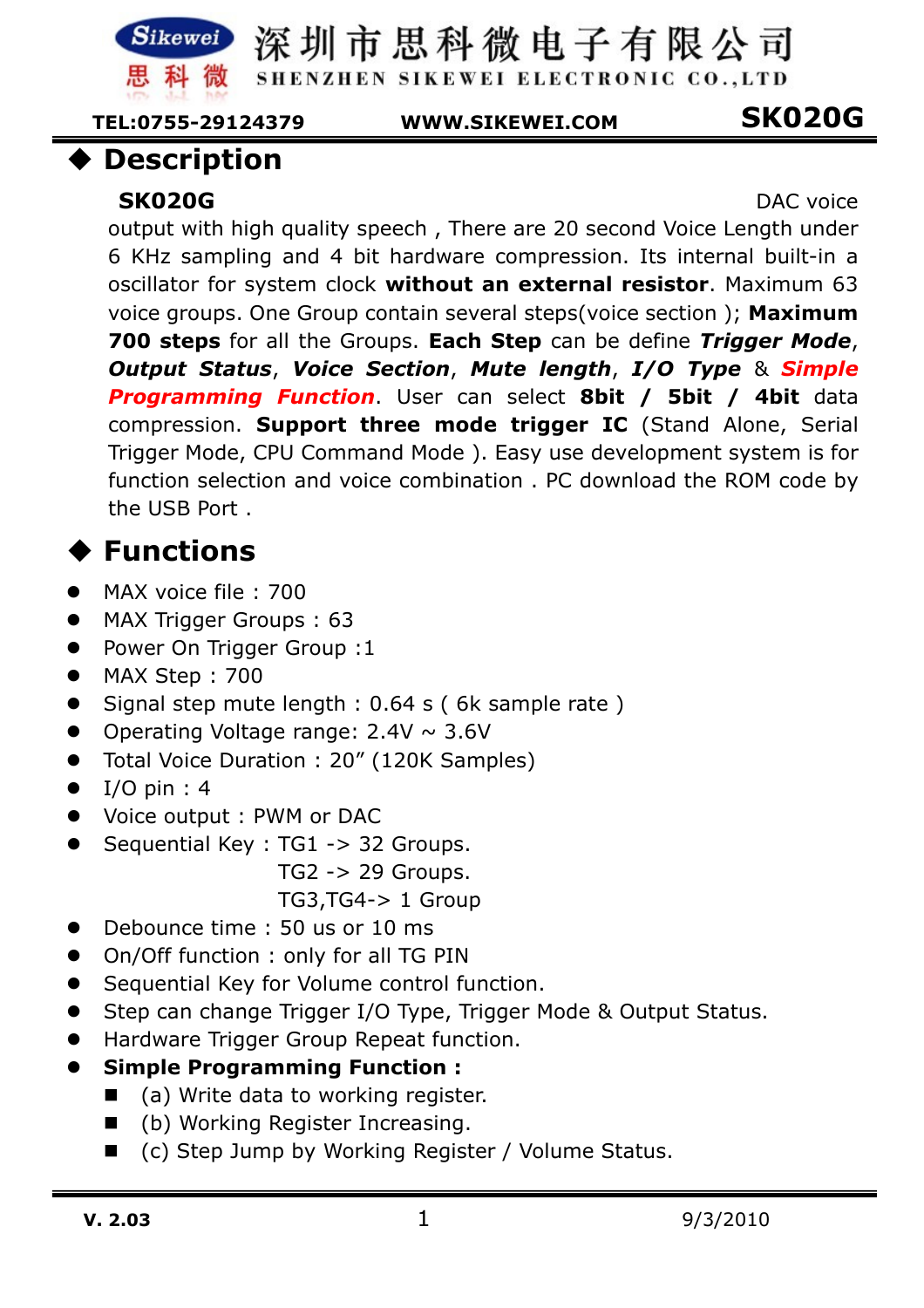

SHENZHEN SIKEWEI ELECTRONIC CO., LTD

 **TEL:0755-29124379 WWW.SIKEWEI.COM SK020G** 

- $\bullet$  **Three Mode Trigger IC :** 
	- Key Stand-alone Trigger Mode :
		- A. Edge/Level
		- B. Hold/Unhold
		- C. Retrigger/Irretrigger
	- Serial Trigger Mode : Combinations of TG1 and TG2 to trigger maximum 63 Voice Group.
	- CPU Command Mode : User command through TG1,TG2,TG3 & TG4 with serial CPU Interface to control the Multi-Playback function.
- $\bullet$ **Output status** (for each Output pin):
	- A. Stand by Status. (High/Low Status)
	- B. Busy Low Active.
	- C. Busy High Active.
	- D. LED Flash at 6 Hz.
	- E. LED Flash at 3 Hz.
	- F. LED Flash at 1.5 Hz.
	- G. LED Flash at 0.75 Hz.
	- *H. PWM for LED Dimming Control.*

#### $\bullet$ **Play rate level** :

 Sk020g can provide different play rate in one code as follow below Reference Sample Rate.

3K, 3.2K, 3.31K, 3.42K, 3.55K, 3.69K, 3.84K, 4K, 4.17K, 4.36K, 4.57K, 4.8K, 5.05K, 5.33K, 5.64K, 6K, 6.4K, 6.85K, 7.38K, 8K, 8.72K, 9.6K, 10.66K, 12K, 13.71K, 16K, 19.2K, 24K.

- $\bullet$ **TG2 Low Reset**
- $\bullet$ **TG3 Volume Control**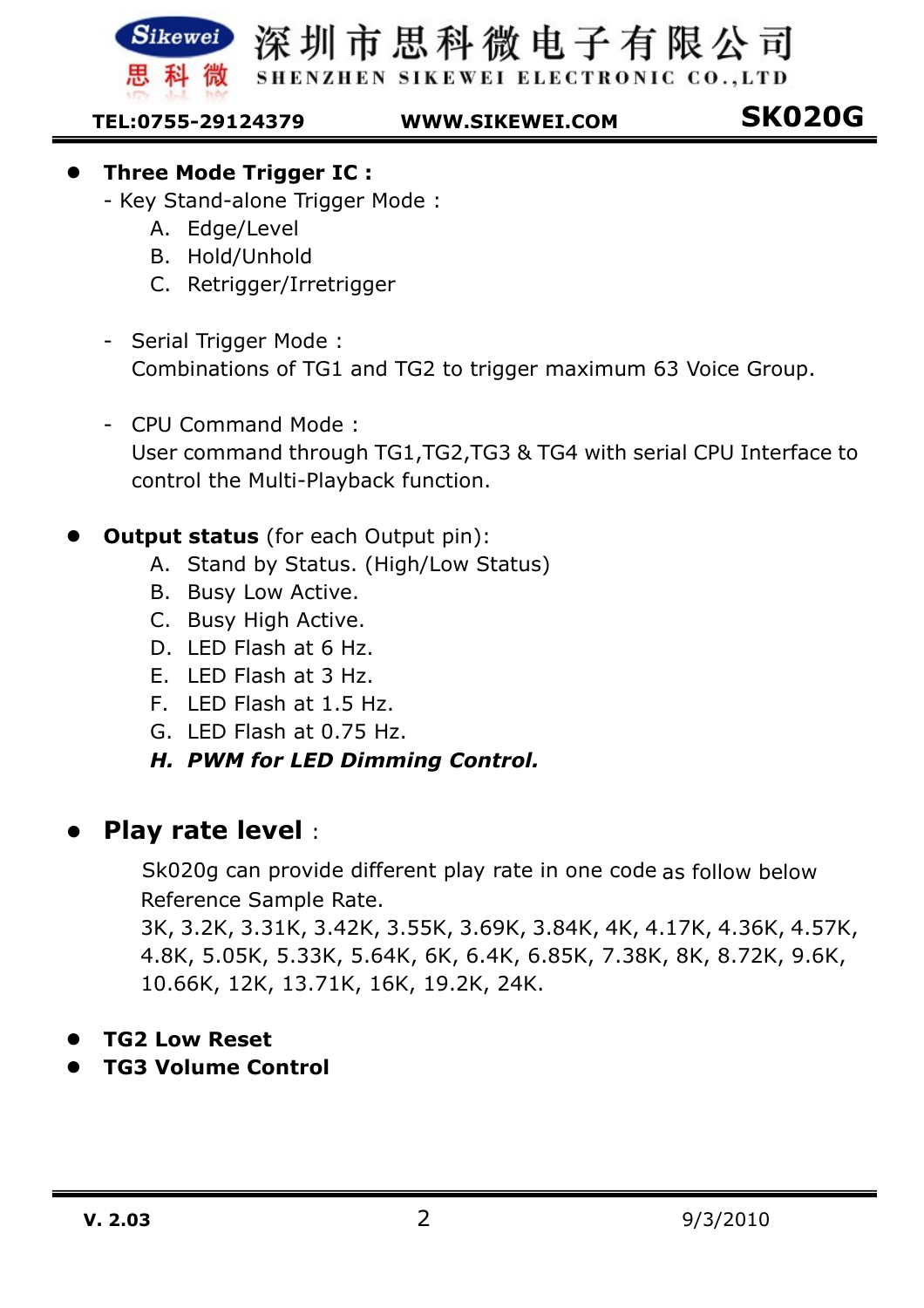

思科微 SHENZHEN SIKEWEI ELECTRONIC CO., LTD

**TEL:0755-29124379 WWW.SIKEWEI.COM SK020G** 

### **SK020G Pad Location**

**CHIP SIZE: (**0, 0) (1734,715) **UM** 



| NO.          | <b>PAD NAME</b> | X      |        | NO. | <b>PAD NAME</b> |     |        |
|--------------|-----------------|--------|--------|-----|-----------------|-----|--------|
|              | TG2/RSTB        | $-777$ | $-184$ | 6   | <b>VSS</b>      | 440 | $-266$ |
|              | TG1             | $-777$ | $-270$ |     | PWM1            | 793 | $-288$ |
| $\mathbf{R}$ | TG3             | $-605$ | $-267$ | 8   | <b>VDD</b>      | 796 | $-204$ |
|              | TG4             | $-520$ | $-267$ | 9   | PWM2/DAC        | 793 | $-119$ |
| 5            | <b>VSS</b>      | 256    | $-271$ |     |                 |     |        |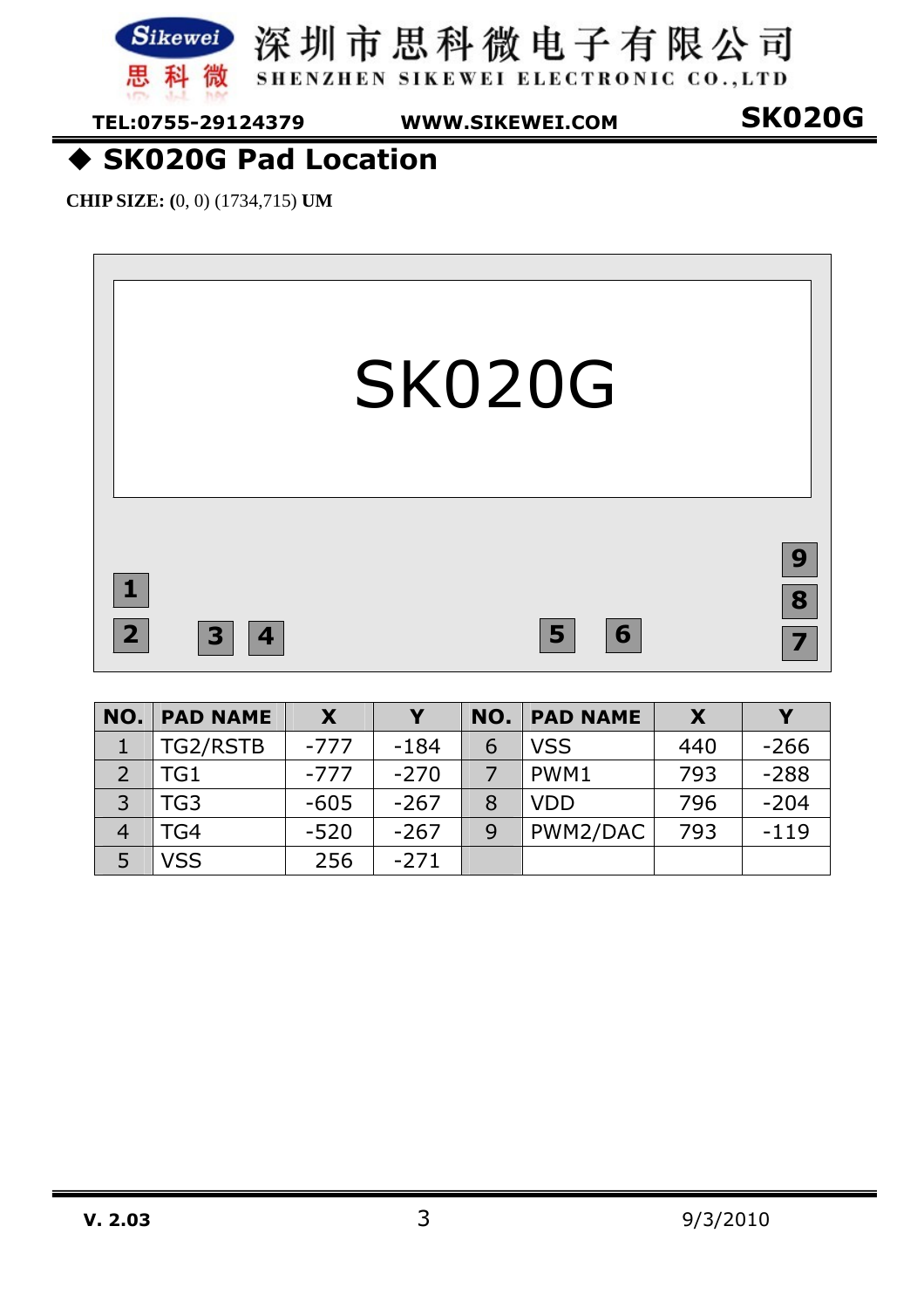

SHENZHEN SIKEWEI ELECTRONIC CO., LTD

 **TEL:0755-29124379 WWW.SIKEWEI.COM SK020G** 

### **PIN Descriptions**

| <b>PIN NAME</b> | I/O           | <b>Function</b>                                                           |  |  |  |  |
|-----------------|---------------|---------------------------------------------------------------------------|--|--|--|--|
|                 |               | Key Stand-alone Trigger Mode: TG1 is used to trigger the maximum 32 Voice |  |  |  |  |
|                 | <b>INPUT</b>  | Group one by one sequentially.                                            |  |  |  |  |
| TG1             |               | Serial Trigger Mode: TG1 is used to trigger the maximum 63 Voice Group.   |  |  |  |  |
|                 |               | CPU Command Mode: TG1 is used as Data Input Pin (CS).                     |  |  |  |  |
|                 | <b>OUTPUT</b> | As Output PIN, Output the BUSY or Flash Signal ./By Code Control          |  |  |  |  |
|                 |               | Key Stand-alone Trigger Mode: TG2 is used to trigger the maximum 21 Voice |  |  |  |  |
|                 | <b>INPUT</b>  | Group one by one sequentially.                                            |  |  |  |  |
| <b>TG2/RSTB</b> |               | Serial Trigger Mode: TG2 is used to trigger the maximum 29 Voice Group    |  |  |  |  |
|                 |               | CPU Command Mode: TG2 is used as Clock Pin (CLK).                         |  |  |  |  |
|                 | <b>INPUT</b>  | Key Stand-alone Trigger Mode: TG11 is used trigger Only One Group.        |  |  |  |  |
| TG3             |               | CPU Command Mode: TG11 is used as Data Input Pin (DIO1).                  |  |  |  |  |
|                 | <b>OUTPUT</b> | As Output PIN, Output the BUSY or Flash Signal ./By Code Control          |  |  |  |  |
|                 | <b>INPUT</b>  | Key Stand-alone Trigger Mode: TG4 is used trigger Only One Group.         |  |  |  |  |
| TG4             |               | CPU Command Mode . TG4 is used as Selected Pin (DIO2).                    |  |  |  |  |
|                 | <b>OUTPUT</b> | As Output PIN, Output the BUSY or Flash Signal./By Code Control           |  |  |  |  |
| <b>PWM1</b>     | <b>OUTPUT</b> | As a PWM PIN, can Directly drive the Speaker.                             |  |  |  |  |
| PWM2            | <b>OUTPUT</b> | As a PWM PIN, can Directly drive the Speaker.                             |  |  |  |  |
|                 |               | As a DAC PIN, 8 bit D/A Current Output.                                   |  |  |  |  |
| <b>VDD</b>      | <b>INPUT</b>  | Power Supply PIN, @ 2.4~3.6 V Working Voltage.                            |  |  |  |  |
| <b>VSS</b>      | <b>INPUT</b>  | Connected to Ground.                                                      |  |  |  |  |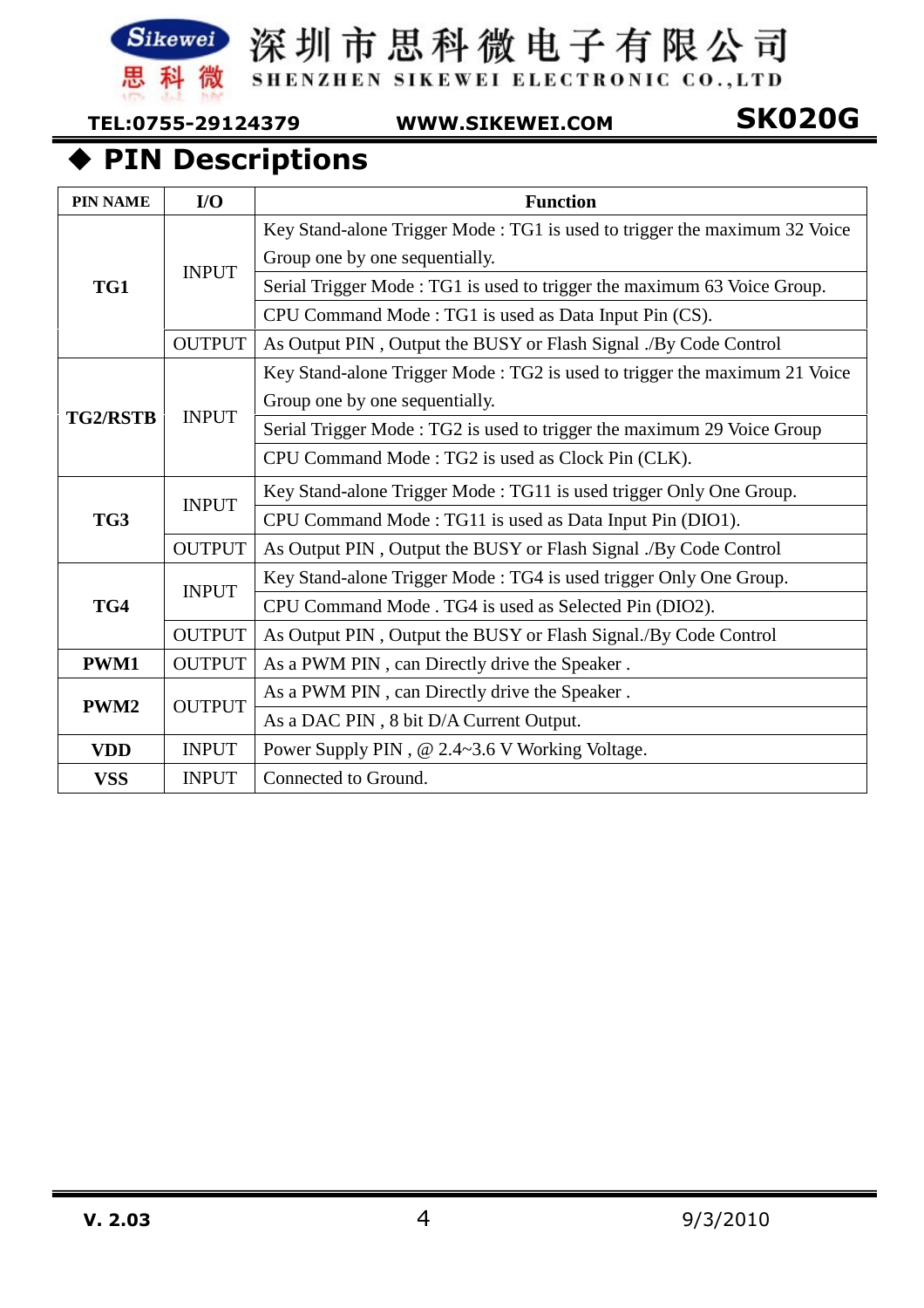

### **SK020G Application Circuit**

#### **SK020G 3V Stand-alone Mode**

*PWM DAC* 



![](_page_4_Figure_6.jpeg)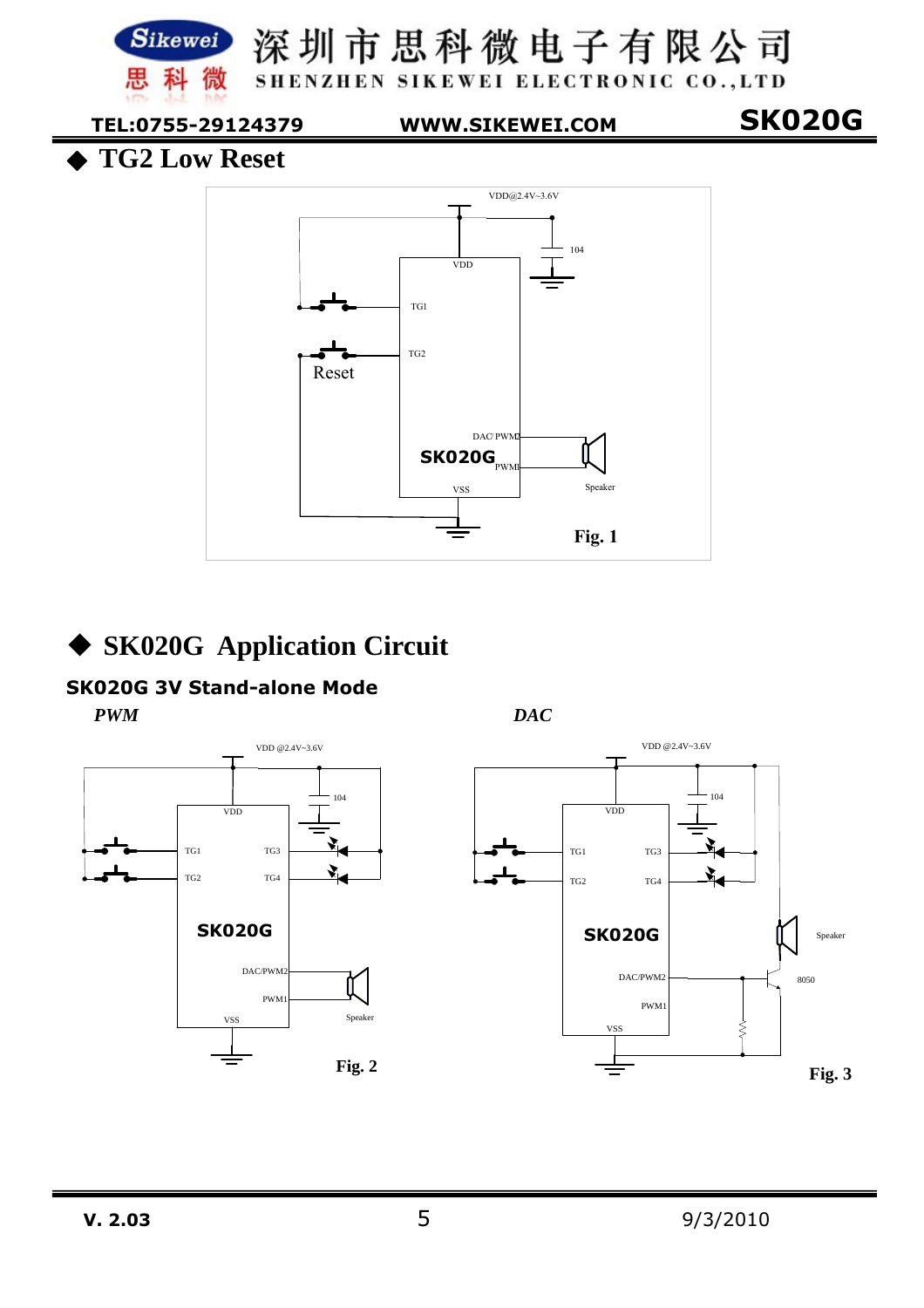![](_page_5_Picture_0.jpeg)

**SK020G TEL:0755-29124379 WWW.SIKEWEI.COM** 

#### **SK020G 3V Serial Mode**

![](_page_5_Figure_4.jpeg)

![](_page_5_Figure_5.jpeg)

![](_page_5_Figure_6.jpeg)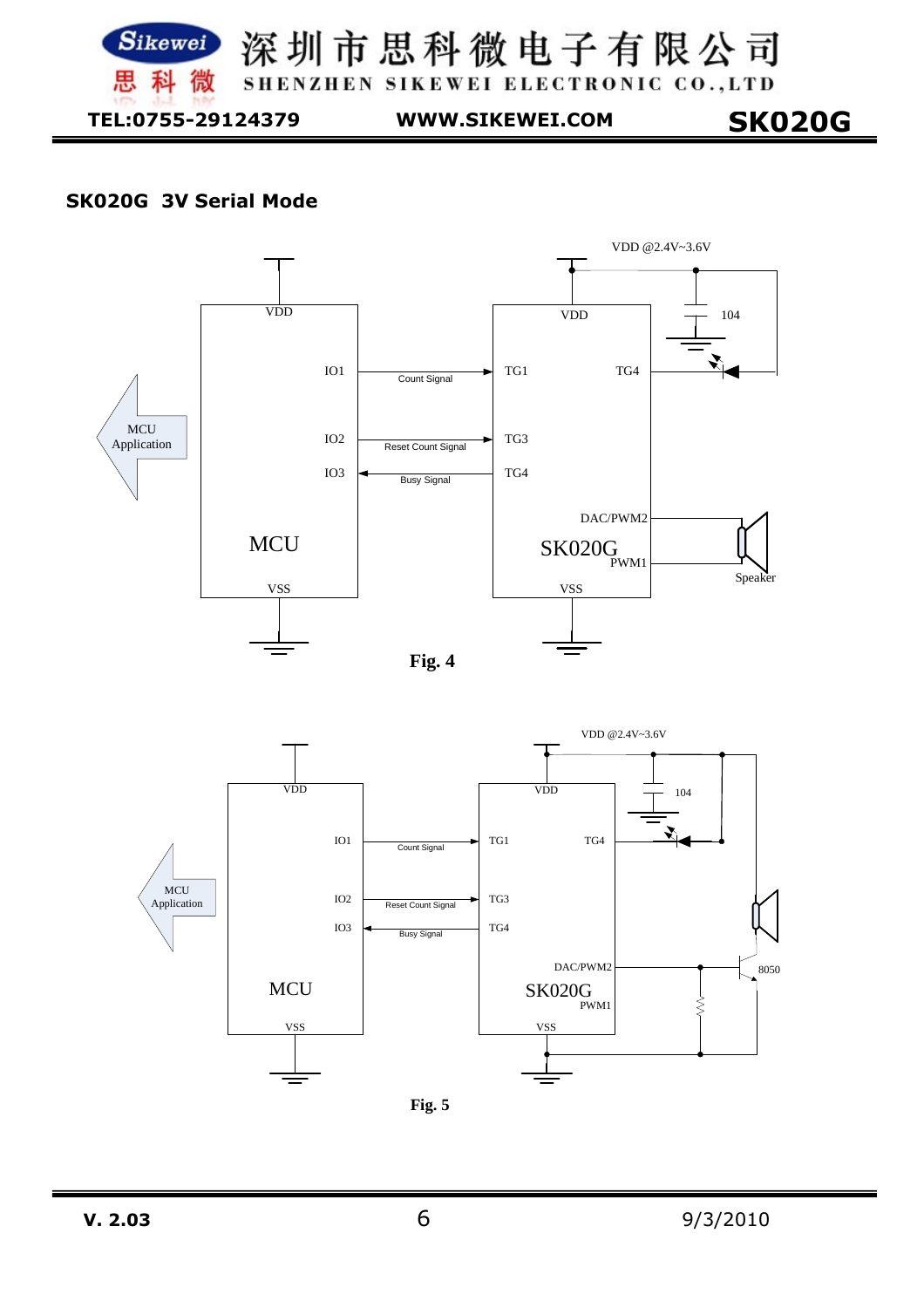![](_page_6_Picture_0.jpeg)

SHENZHEN SIKEWEI ELECTRONIC CO., LTD

 **TEL:0755-29124379 WWW.SIKEWEI.COM SK020G** 

#### **SK020G 3V CPU Mode**

![](_page_6_Figure_7.jpeg)

![](_page_6_Figure_8.jpeg)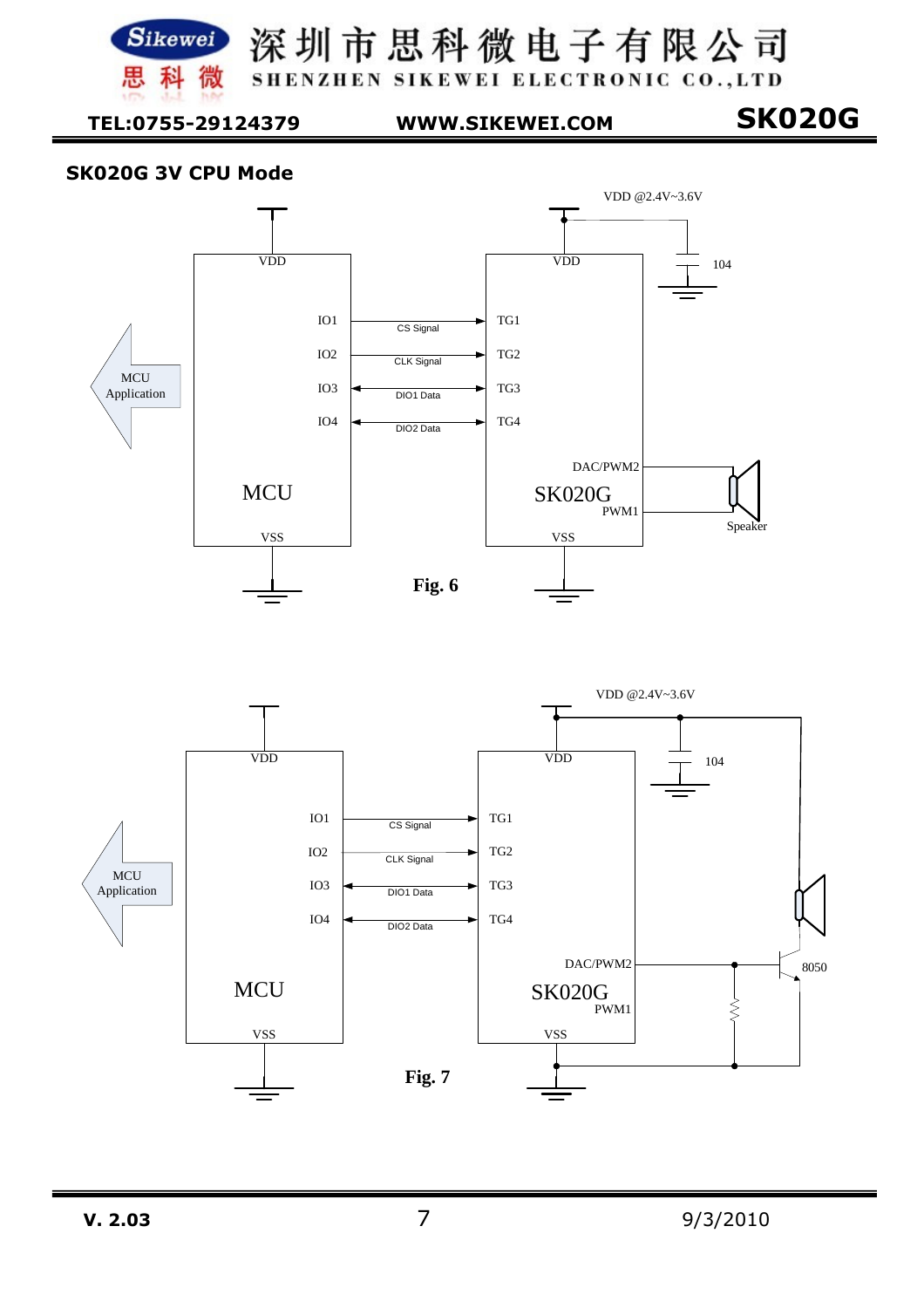![](_page_7_Picture_0.jpeg)

SHENZHEN SIKEWEI ELECTRONIC CO., LTD

 **TEL:0755-29124379 WWW.SIKEWEI.COM SK020G** 

**SK020G Trigger Timing** 

(a) Trigger Pulse Width < Group Length Option Setting = Edge / Unhold

![](_page_7_Figure_8.jpeg)

(c) Trigger Pulse Width < Group Length Option Setting = Level / Unhold

![](_page_7_Figure_10.jpeg)

(e) Trigger Pulse Width > Group Length Option Setting = Edge / Unhold

![](_page_7_Figure_12.jpeg)

(g) Trigger Pulse Width > Group Length Option Setting = Level / Unhold

(b) Trigger Pulse Width < Group Length Option Setting =Edge / Hold

![](_page_7_Figure_15.jpeg)

(d) Trigger Pulse Width < Group Length Option Setting = Level / Hold

![](_page_7_Figure_17.jpeg)

(f) Trigger Pulse Width >Group Length Option Seeting = Edge / Hold

![](_page_7_Figure_19.jpeg)

(h) Trigger Pulse Width > Group Length Option Setting = Level / Hold

![](_page_7_Figure_21.jpeg)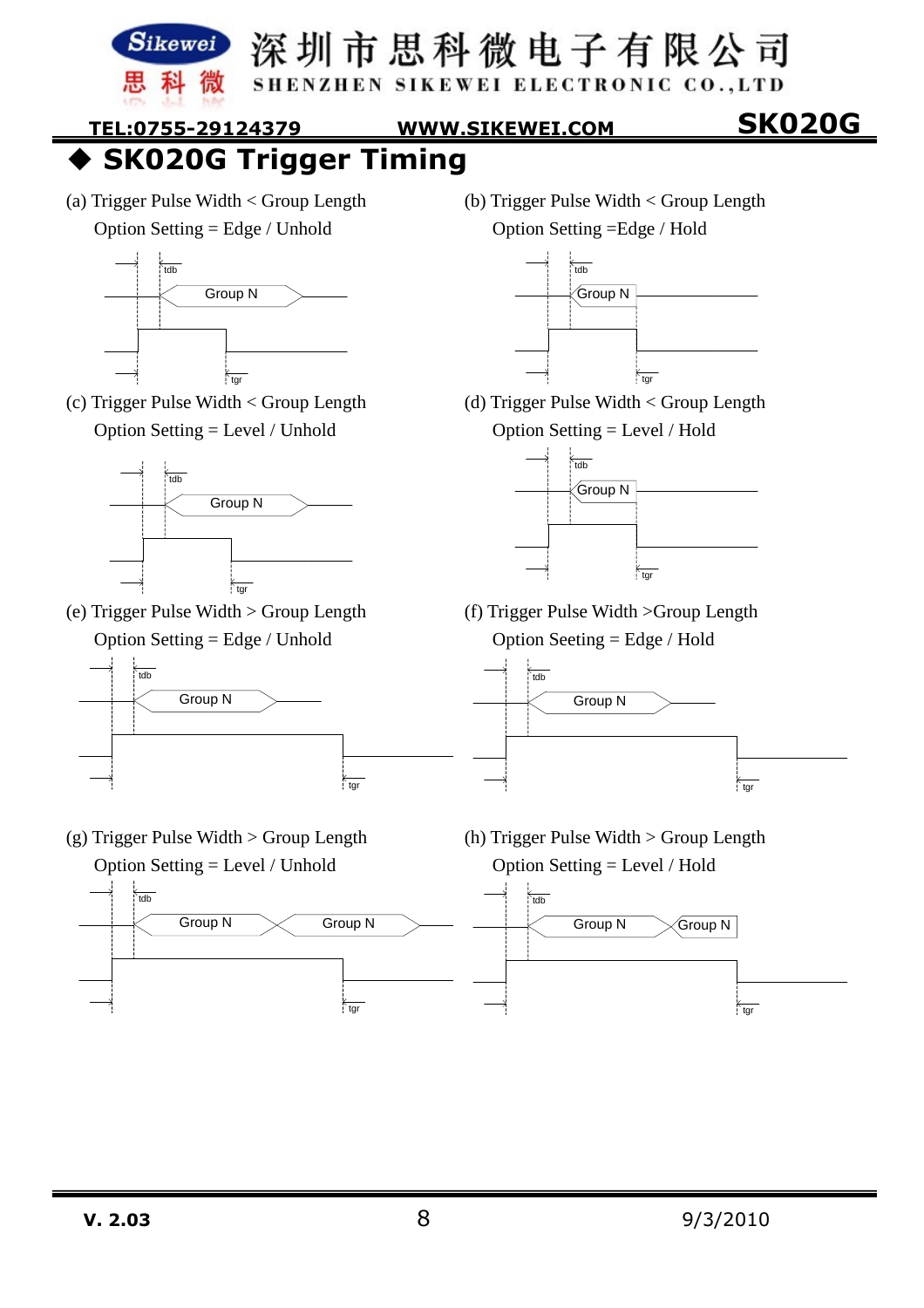![](_page_8_Picture_0.jpeg)

深圳市思科微电子有限公司 SHENZHEN SIKEWEI ELECTRONIC CO., LTD

 **TEL:0755-29124379 WWW.SIKEWEI.COM SK020G** 

![](_page_8_Figure_4.jpeg)

(i) Option Setting = Retrigger (j) Option Setting = Irretrigger

![](_page_8_Figure_7.jpeg)

![](_page_8_Figure_8.jpeg)

(k) TG1 = Sequential Trigger & From Group1~Group5

![](_page_8_Figure_10.jpeg)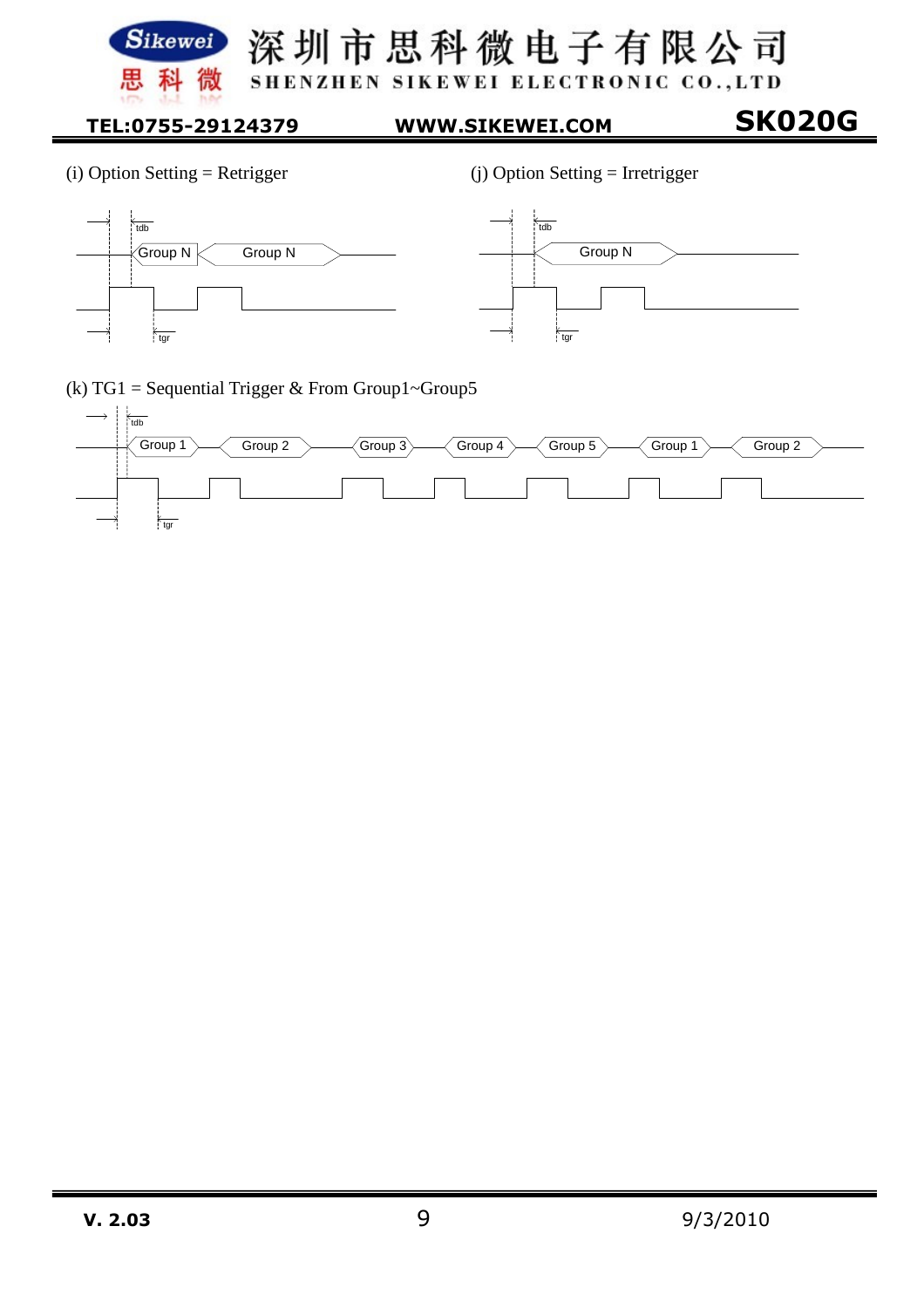![](_page_9_Picture_0.jpeg)

SHENZHEN SIKEWEI ELECTRONIC CO., LTD

 **TEL:0755-29124379 WWW.SIKEWEI.COM SK020G** 

### **SK020G Trigger Voice Combination Example**

| <b>Voice File</b> | <b>Description</b> |
|-------------------|--------------------|
| Voice File A      | Hello $(1.5")$     |
| Voice File B      | Good Morning (3")  |
| Voice File C      | John $(1")$        |
| Voice File D      | Tom $(1")$         |
| Voice File E      | Mary $(1.5")$      |
|                   |                    |
|                   |                    |

 $Group1 = Step1 + Step2$ 

Group  $2 =$  Step  $3 +$  Step  $4 +$  Step  $5$ 

Group  $3 =$  Step  $6 +$  Step  $7$ 

Group1 = Hello John Group 2= Hello Tom Good Morning Group  $3 =$  Good Morning Mary

 $Step 1 = Voice File A$ Step 2 = Voice File C

Step  $3 = \text{Voice File A}$ Step 4 = Voice File D Step  $5 = \text{Voice File } B$ Step  $6 = \text{Voice File } B$ Step 7 = Voice File E

Total use 3 Group , 7 Steps Voice duration= Hello + Good Morning + John + Tom + Mary  $= 1.5" + 3" + 1" + 1" + 1.5"$  $= 8"$ 

Total duration =  $8''$  ( $20'' - 8'' = 32''$  space are free, can add more Voice File)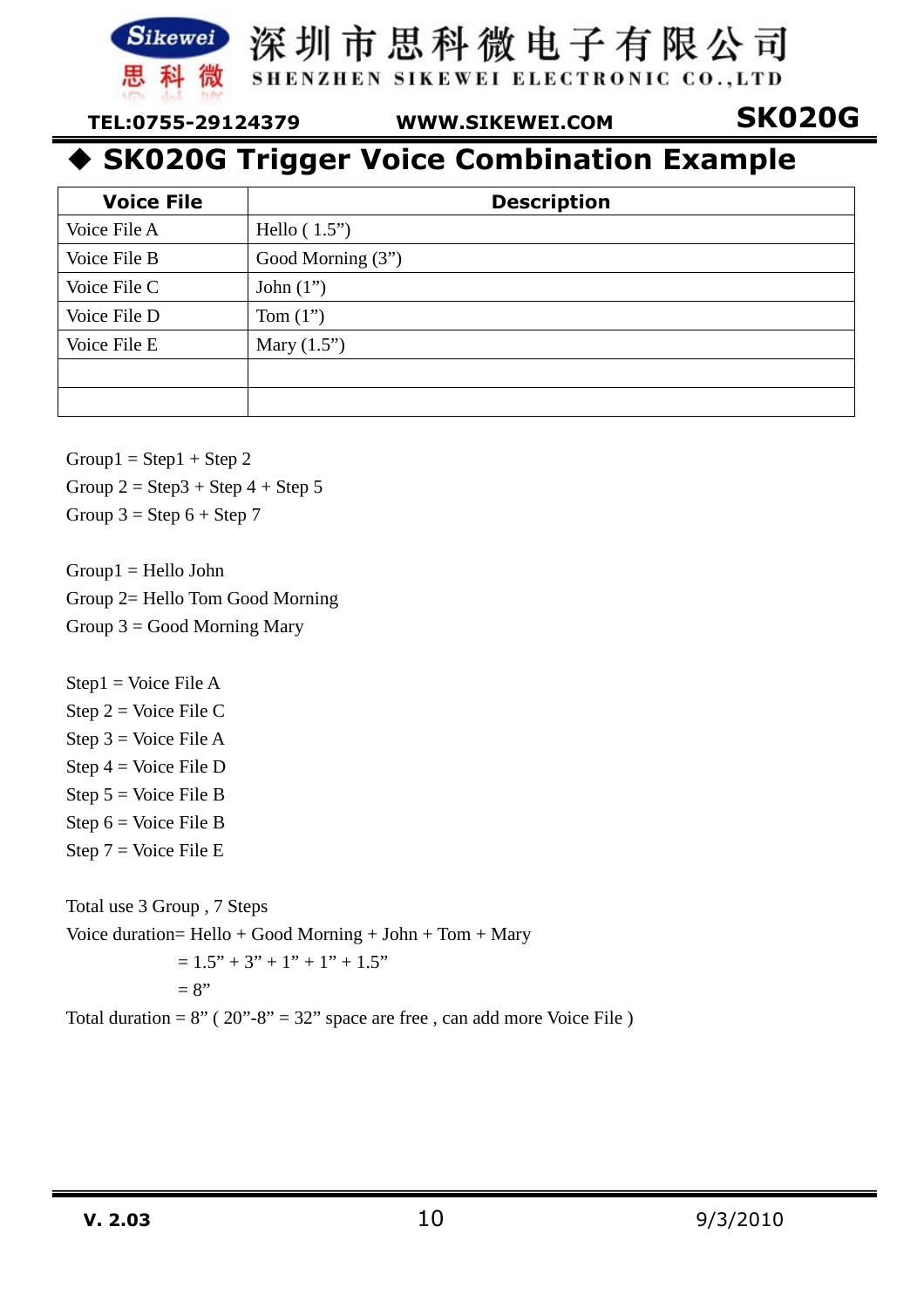SHENZHEN SIKEWEI ELECTRONIC CO., LTD

 **TEL:0755-29124379 WWW.SIKEWEI.COM SK020G** 

### ◆ SK020G Serial Mode Timing

**TG1=Edge/Unhold/Retriger** 

科 微

**TG3=Reset PIN** 

黒

#### $\bullet$ **PWM**

![](_page_10_Figure_8.jpeg)

#### $\bullet$ **DAC**

![](_page_10_Figure_10.jpeg)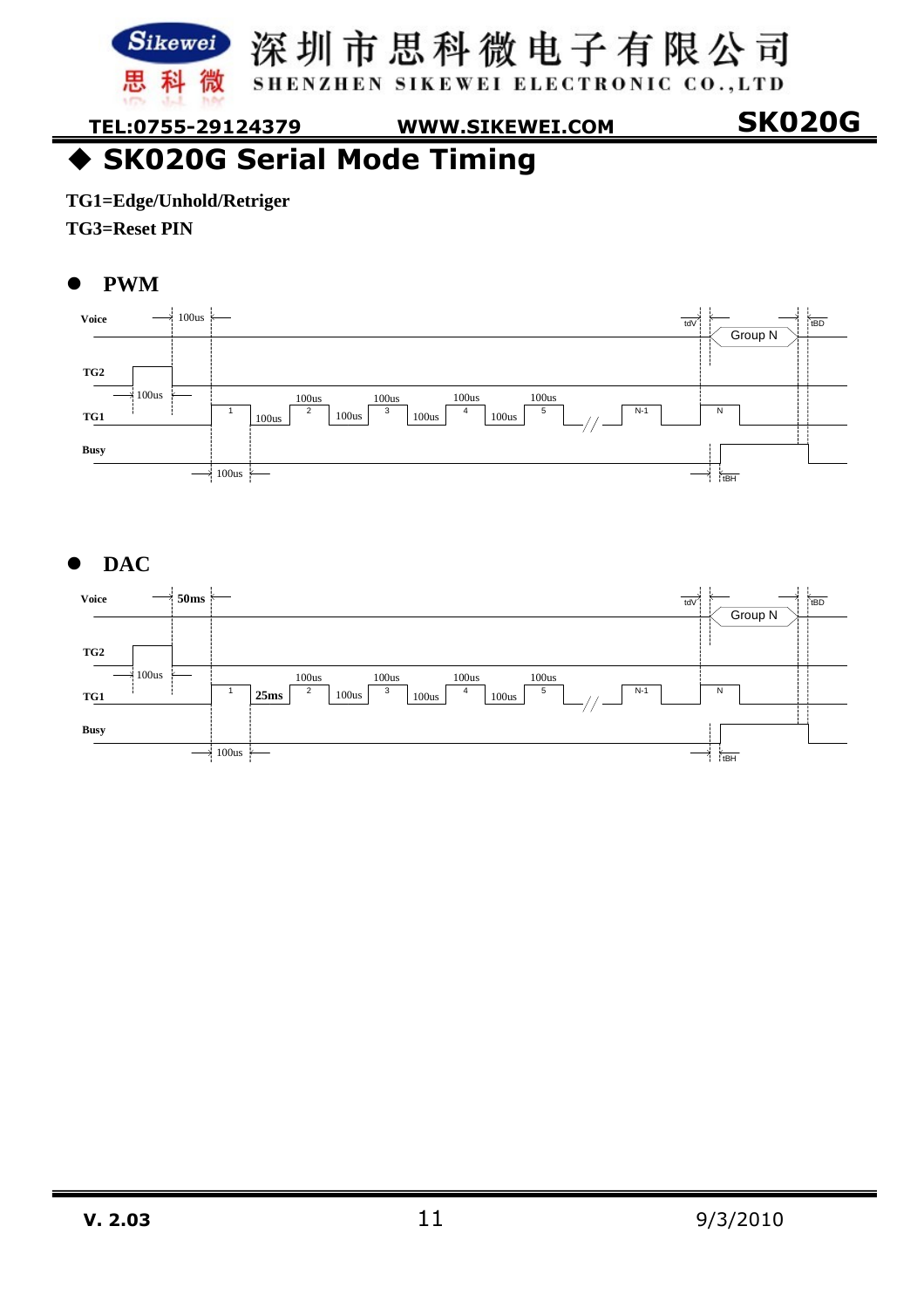![](_page_11_Picture_0.jpeg)

SHENZHEN SIKEWEI ELECTRONIC CO., LTD

 **TEL:0755-29124379 WWW.SIKEWEI.COM SK020G** 

**SK020G CPU Mode Timing** 

![](_page_11_Figure_7.jpeg)

| Command       | <b>PIN</b>       | <b>HEX</b> | [7]          | [6]      | [5]      | [4]      | [3]      | [2]      | $[1]$    | [0]                        | <b>Description</b>          |
|---------------|------------------|------------|--------------|----------|----------|----------|----------|----------|----------|----------------------------|-----------------------------|
|               | DIO <sub>1</sub> | A5h        |              | 0        |          | 0        | $\Omega$ | 1        | 0        | 1                          | Wake up the chip            |
| <b>START</b>  | DIO <sub>2</sub> | 05h        | $\Omega$     | $\Omega$ | $\Omega$ | 0        | $\Omega$ |          | 0        | 1                          |                             |
| <b>END</b>    | DIO1             | 81h        | $\mathbf{1}$ | 0        | $\Omega$ | 0        | $\Omega$ | $\Omega$ | 0        | 1                          | Power down the chip into    |
|               | DIO <sub>2</sub> | 05h        | $\Omega$     | $\Omega$ | $\Omega$ | 0        | $\Omega$ |          | $\Omega$ | 1                          | standby status              |
| <b>RESET</b>  | 83h<br>DIO1<br>0 |            |              | $\Omega$ | 0        | $\Omega$ | $\Omega$ | 1        | 1        | Stop the Playback and wait |                             |
|               | DIO <sub>2</sub> | 02h        | $\Omega$     | $\Omega$ | $\Omega$ | 0        | $\Omega$ | $\Omega$ | 1        | 1                          | a new command               |
| <b>PAUSE</b>  | DIO1             | 83h        |              | $\Omega$ | $\Omega$ | 0        | $\Omega$ |          | 0        | 1                          | Pause the Playback and hold |
|               | DIO <sub>2</sub> | 07h        | $\Omega$     | $\Omega$ | $\Omega$ | 0        | $\Omega$ |          | 1        | $\mathbf{1}$               | at the Voice data           |
| <b>RESUME</b> | DIO1             | 05h        | $\Omega$     | $\Omega$ | $\Omega$ | 0        | $\Omega$ | 1        | $\Omega$ | 1                          | Resume Playback from the    |
|               | DIO <sub>2</sub> | 07h        | 0            | 0        | 0        | 0        | $\Omega$ | 1        | 1        | 1                          | previous Voice data         |

**Play** Address Command is generated by the Tool.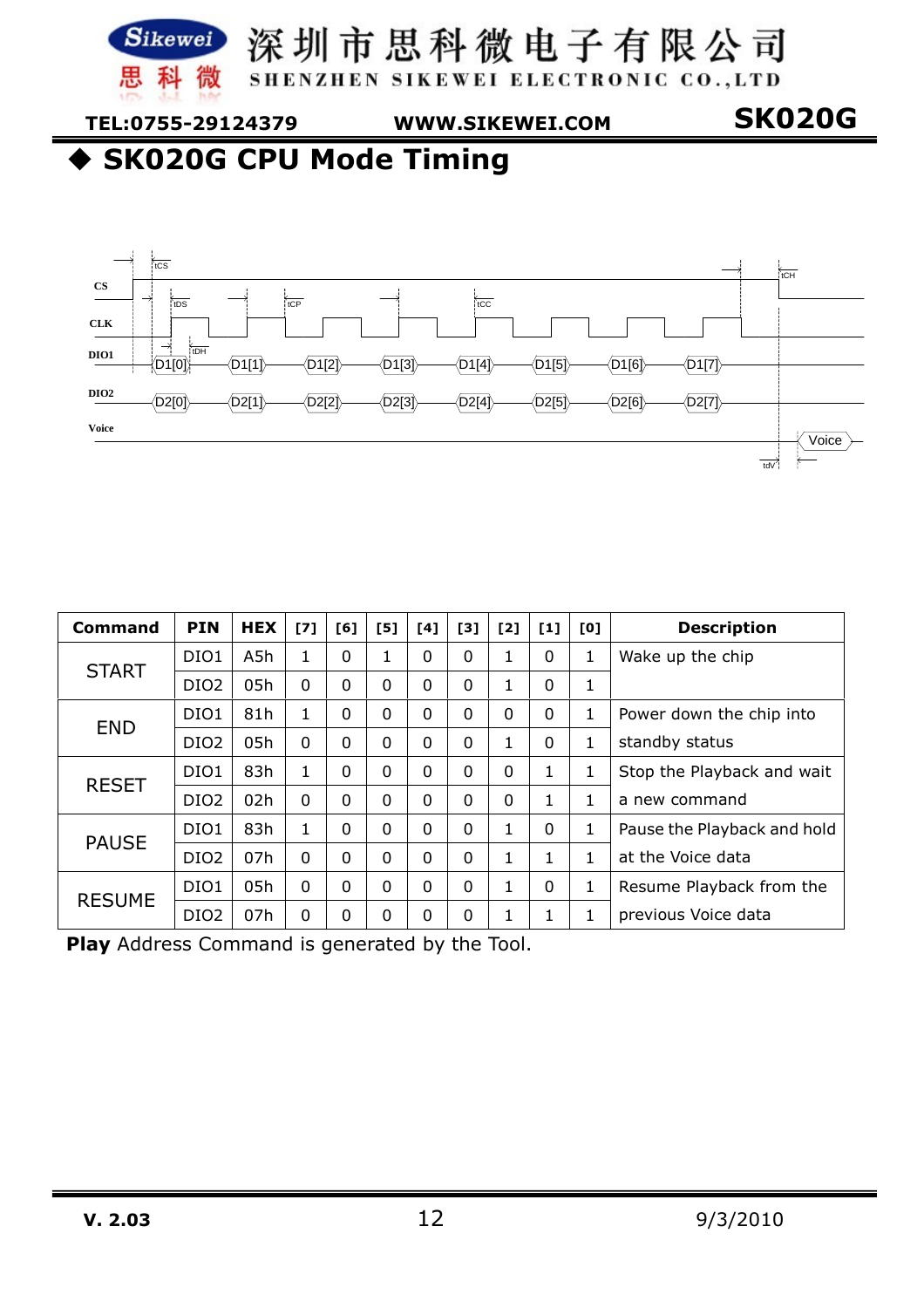![](_page_12_Figure_0.jpeg)

Trigger Start End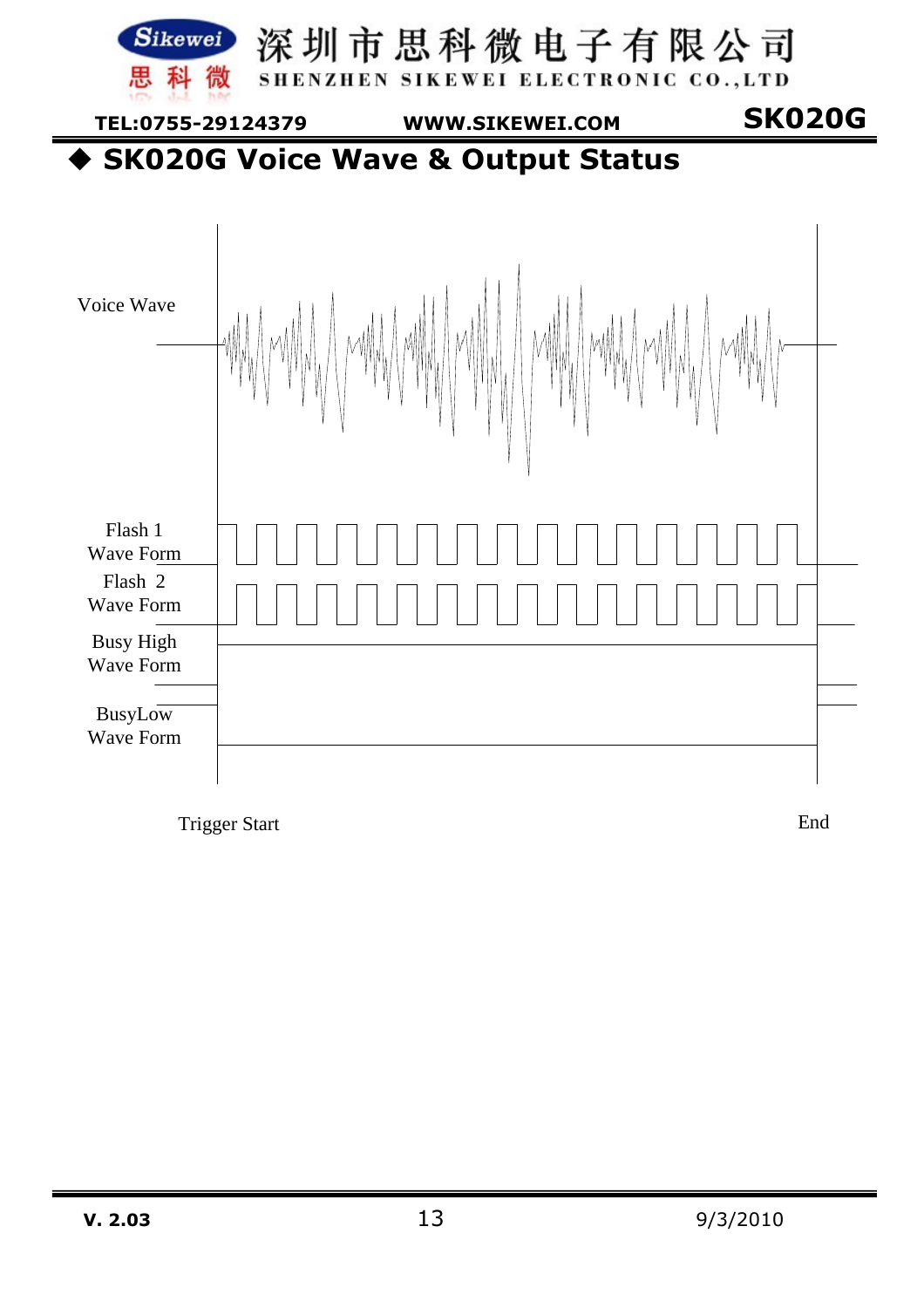![](_page_13_Picture_0.jpeg)

SHENZHEN SIKEWEI ELECTRONIC CO., LTD

 **TEL:0755-29124379 WWW.SIKEWEI.COM SK020G** 

## **DC Electrical Characteristics**

| <b>Item</b>             | <b>Symbol</b> | Min | <b>Typ</b> | <b>Max</b> | <b>Unit</b>    | <b>Condition</b>           |
|-------------------------|---------------|-----|------------|------------|----------------|----------------------------|
| Operating voltage       | <b>VDD</b>    | 2.4 | 3.0        | 3.6        | V              |                            |
| Standby current         | Isb           |     | 1          | 5          | uA             | VDD=3V,no load             |
| Operating current       | Iop           |     | 600        |            | uA             | VDD=3V, no load            |
| Drive current of Output | Iod           |     | 10         |            | m <sub>A</sub> | $VDD = 3V$                 |
|                         |               |     |            |            |                | $VOUT=0.6V$                |
| Sink current of Output  | Ios           | 30  |            |            |                | $VDD = 3V$                 |
|                         |               |     |            |            | m <sub>A</sub> | $VOUT=2.4V$                |
| Drive current of PWM    | Iod           |     | 200        |            | mA             | $VDD=3V$ , $VOUT=1.5V$     |
| Sink current of PWM     | Ios           |     | 200        |            | mA             | $VDD = 3V$ , $VOUT = 1.5V$ |
|                         |               |     |            |            |                |                            |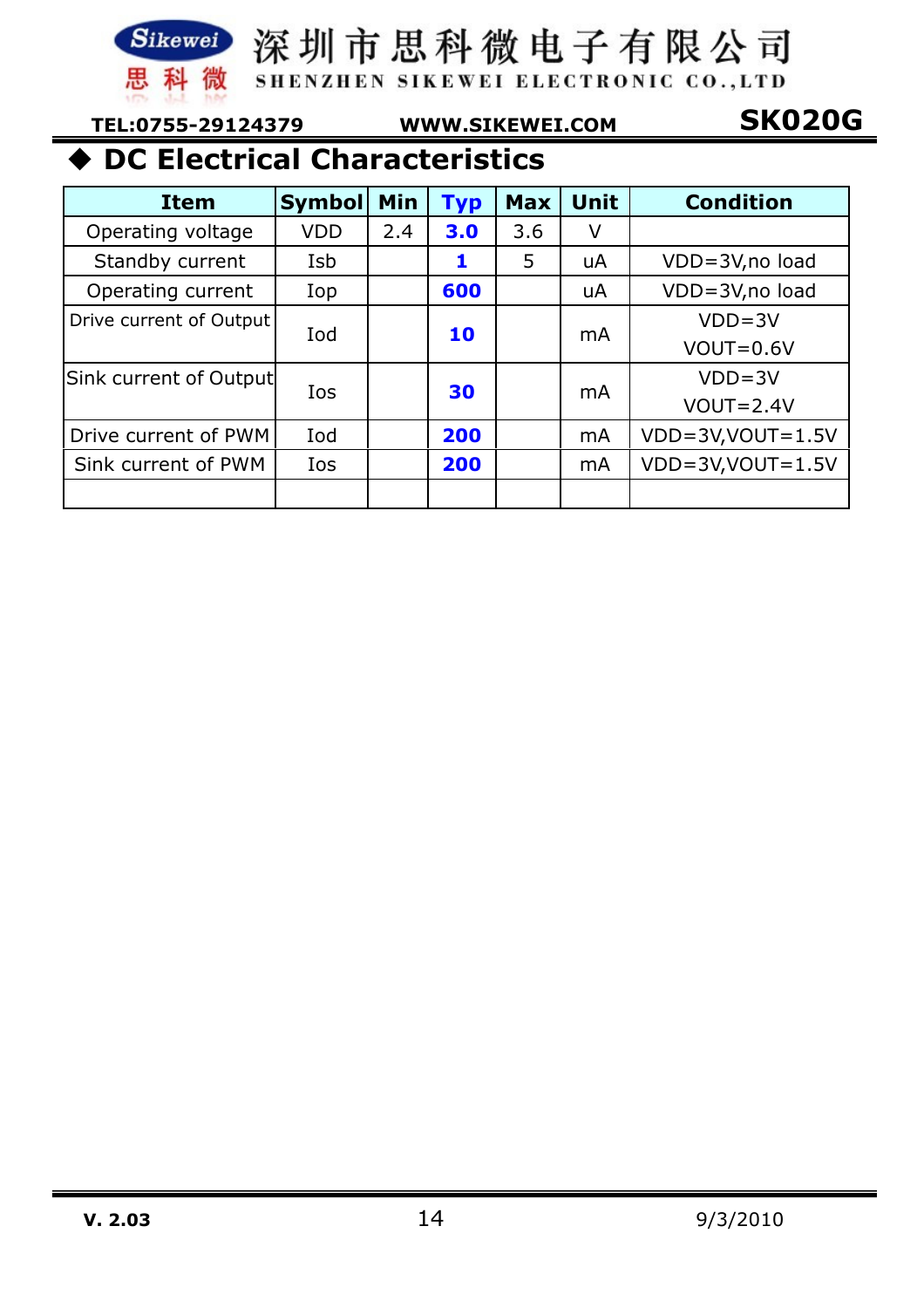![](_page_14_Picture_0.jpeg)

SHENZHEN SIKEWEI ELECTRONIC CO., LTD

 **TEL:0755-29124379 WWW.SIKEWEI.COM SK020G** 

## **AC Electrical Characteristics**

|               | <b>Characteristic</b>             |                | <b>Rating</b> |      |             |  |  |
|---------------|-----------------------------------|----------------|---------------|------|-------------|--|--|
| <b>Symbol</b> |                                   | Min.           | Typ.          | Max. | <b>Unit</b> |  |  |
| tdb           | Key Trigger debounce time (long)  | 14             |               |      | ms          |  |  |
| tdb           | Key Trigger debounce time (short) | 50             |               |      | <b>us</b>   |  |  |
| tBH           | Busy signal output hold time      | 200            |               |      | us          |  |  |
| tBD           | Busy signal output delay time     | 200            |               |      | <b>us</b>   |  |  |
| tdV           | Voice ouput delay time            | 200            |               |      | us          |  |  |
| tCS           | Chip Select setup time            | 1              |               |      | us          |  |  |
| tDS           | Data In setup time                | 1              |               |      | <b>us</b>   |  |  |
| tDH           | Data In hold time                 | 1              |               |      | <b>us</b>   |  |  |
| tCP           | Clock Pulse Width                 | 1              |               |      | us          |  |  |
| tCC           | Clock Cycle time                  | $\overline{2}$ |               |      | <b>us</b>   |  |  |
| tCH           | Chip Select hold time             | 1              |               |      | <b>us</b>   |  |  |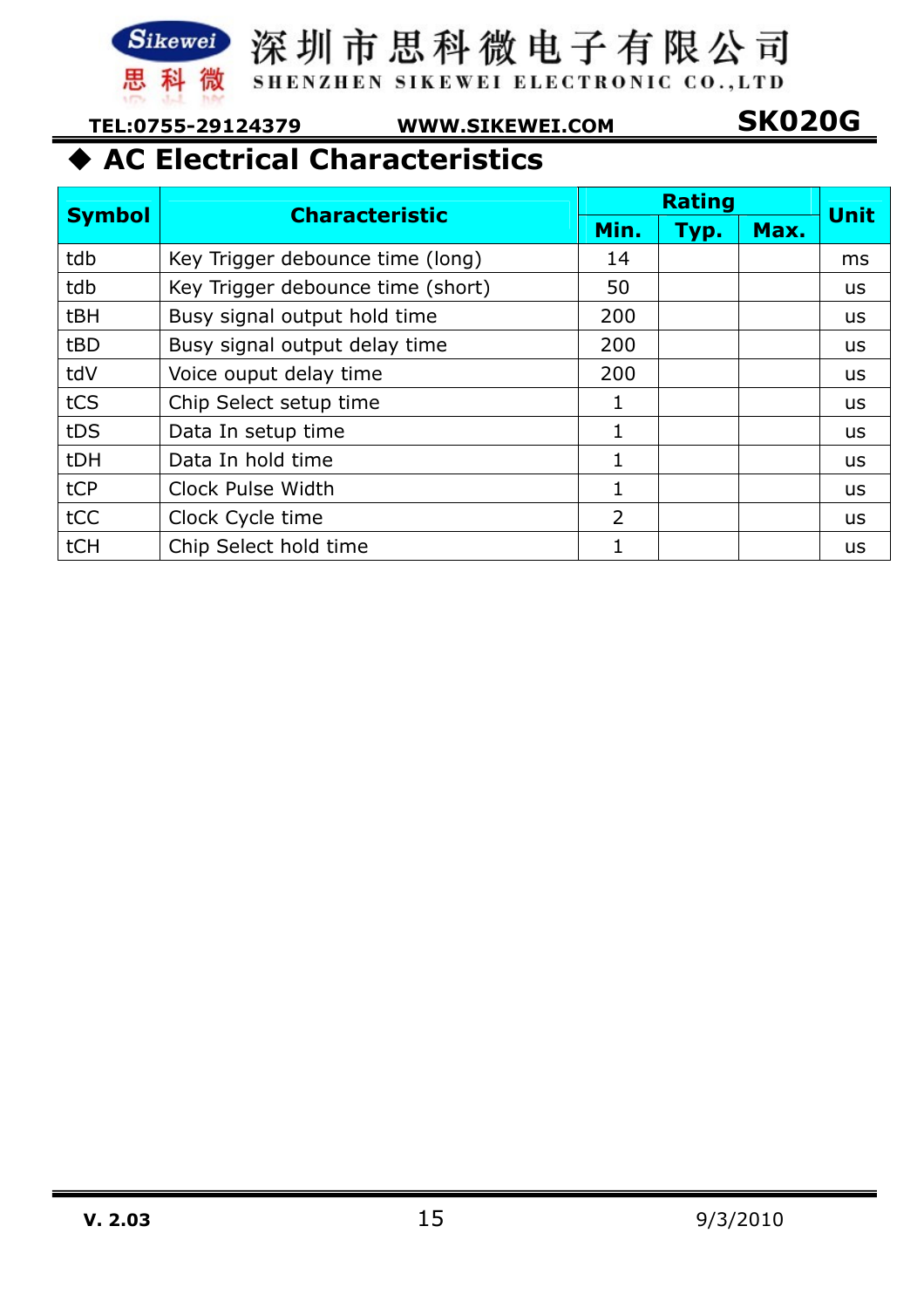![](_page_15_Picture_0.jpeg)

思科微 shenzhen sikewei electronic co..LTD

 **TEL:0755-29124379 WWW.SIKEWEI.COM SK020G** 

**SK020G Package Information** 

#### **SK020G-S08B**

![](_page_15_Picture_8.jpeg)

| <b>PIN</b>     | <b>NAME</b>     |
|----------------|-----------------|
| 1              | TG2/RSTB        |
| $\overline{2}$ | TG1             |
| 3              | TG <sub>3</sub> |
| $\overline{4}$ | TG4             |
| 5              | <b>VSS</b>      |
| 6              | PWM1            |
| 7              | <b>VDD</b>      |
|                | PWM2/DAC        |

#### **SK020G-D08B**

![](_page_15_Figure_11.jpeg)

| <b>PIN</b>     | <b>NAME</b>     |
|----------------|-----------------|
| 1              | TG2/RSTB        |
| $\overline{2}$ | TG1             |
| 3              | TG <sub>3</sub> |
| 4              | TG4             |
| 5              | <b>VSS</b>      |
| 6              | PWM1            |
| 7              | <b>VDD</b>      |
| R              | PWM2/DAC        |